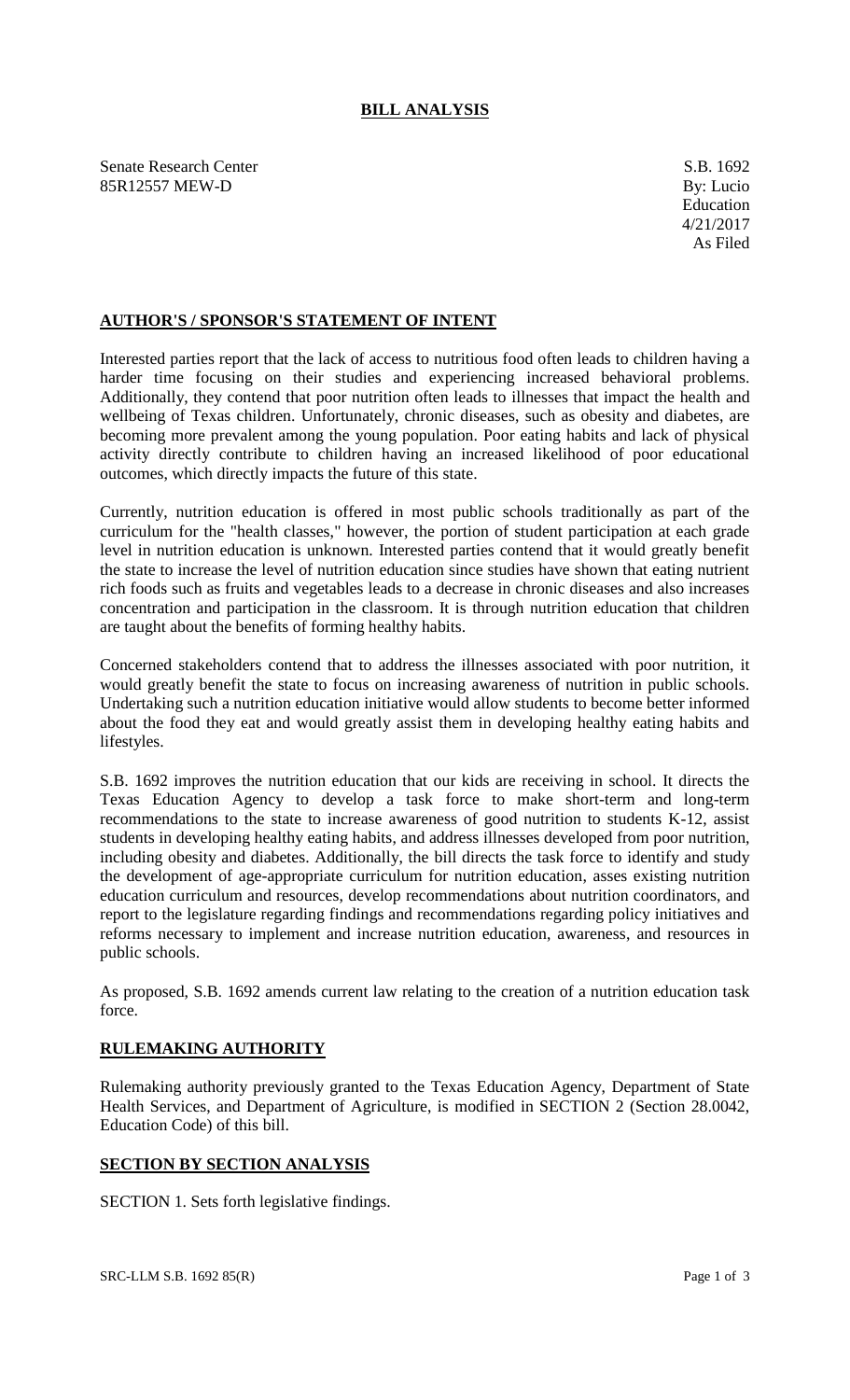SECTION 2. Amends Subchapter A, Chapter 28, Education Code, by adding Section 28.0042, as follows:

Sec. 28.0042. NUTRITION EDUCATION TASK FORCE. (a) Requires the commissioner of education (commissioner) to create a nutrition education task force to develop policy recommendations regarding nutrition education in public schools, including how to increase awareness of students in kindergarten through 12th grade of good nutrition, assist students in developing healthy eating habits, and address illnesses developed from poor nutrition, including obesity and diabetes.

(b) Provides that the task force is composed of the commissioners of education, state health services, and agriculture, experts in nutrition, and any other health or education experts as determined by the commissioner, the commissioner of state health services, and the commissioner of agriculture.

(c) Requires the commissioner to serve as the presiding officer of the task force.

(d) Prohibits a member of the task force from receiving compensation for serving on the task force.

(e) Requires the task force to:

(1) identify and study the development of an age-appropriate curriculum for nutrition education in public schools that achieves certain goals;

(2) assess existing nutrition education curriculum, resources, and initiatives in public schools that address illnesses caused by poor nutrition, including obesity and diabetes;

(3) develop recommendations, initiatives, and reforms that can be implemented to improve the success of nutrition education, resources, and materials designed to assist teachers in preparing nutrition education lessons;

(4) work with appropriate state and federal officials to develop certain reforms;

(5) develop certain recommendations relating to increasing the effectiveness of nutrition coordinators; and

(6) in the report required under Subsection (h), make specific recommendations for legislative and other actions, including budgetrelated recommendations regarding policy initiatives and reforms necessary to implement and increase nutrition education, awareness, and resources in public schools in kindergarten through 12th grade.

(f) Requires that state agencies cooperate with the task force as necessary.

(g) Requires the task force to meet not less than once each month. Authorizes the task force to meet by telephone conference call, videoconference, or any similar telecommunication method.

(h) Requires the task force, not later than November 1 of each even-numbered year, to prepare a report on the task force's recommendations and provide the report in writing or electronically to the governor and members of the legislature.

(i) Requires the Texas Education Agency (TEA), Department of State Health Services (DSHS), and the Texas Department of Agriculture (TDA), at least every three years, to review and, if necessary, revise any rules, recommendations, and policies implemented based on the task force recommendations.